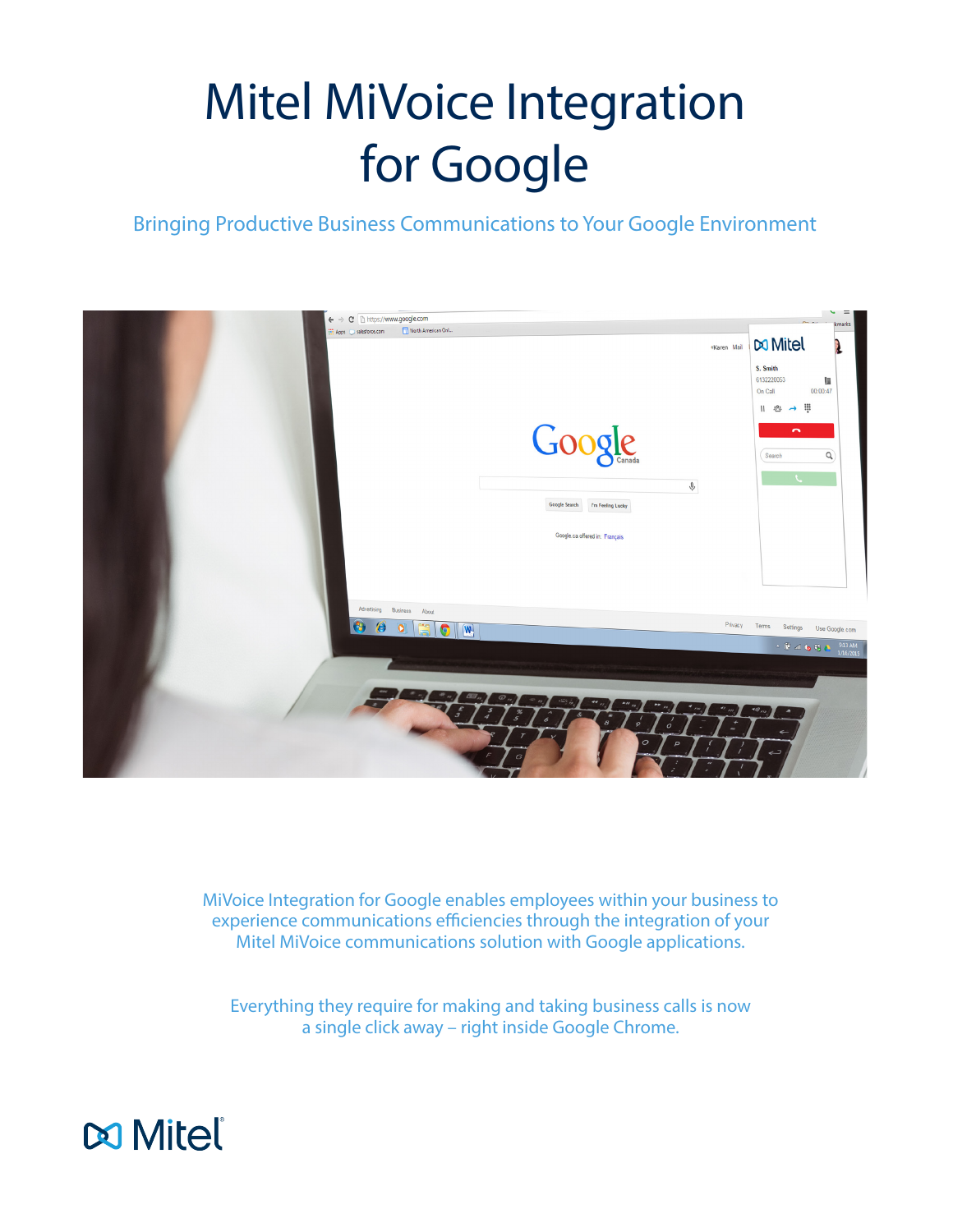## Key Benefits

- Boost employee productivity
- Easier, more spontaneous communications
- More valuable and informed client conversations

![](_page_1_Picture_4.jpeg)

Mitel MiVoice Integration for Google embeds rich communications functions directly within the Google Chrome browser.

As one of the largest cloud-based services and brands in the world, Google has grown to offer products beyond search, making it easy for employees to get things done. With many enterprises today choosing to utilize Google's cloud-based email services, an integration uniting Mitel communications and Google applications is squarely directed towards helping your business maximize the value of both your investments – Mitel MiVoice Business and Google applications.

MiVoice Integration for Google offers corporate Google Applications users the ability to use MiVoice Business communications capabilities directly within their Chrome web browser, providing quick, convenient access to inbound, outbound and in-call features – efficiently and with minimal distraction.

#### Boost Employee Productivity

In today's fast paced business landscape efficiencies in how we interact with others helps drive business success. With MiVoice Integration for Google, employees gain convenient access to their business communications solution by having core PBX features from the Mitel MiVoice Business communications solution overlayed within their browser, making call controls visible and instantly accessible. Incoming call details such as caller name and number are popped on screen, and can be attended to with a click, without having to leave the browser. Lower-priority or misdirected calls can be readily routed to another employee or to voice mail minimizing workflow disruptions.

The embedded communications capabilities provided by MiVoice Integration for Google let your employees search their Google Contact directory and then click to call the contact, making interactions fast and efficient. Integrated activity tracking features are also just a click away – providing them with quick, convenient access to saving call notes, while also logging call details to their Google Contact Notes field.

Within this unified workspace, your employees are now able to initiate, attend to and resolve their inbound and outbound calls more quickly, saving time and boosting productivity.

#### Easier, More Spontaneous Communications

With MiVoice Business communications capabilities embedded within the Google Chrome browser, a single sign-on to Google gives employees quick, convenient access to their favorite Google business applications and the MiVoice communications solution. MiVoice Integration for Google helps create greater efficiencies for your employees when communicating with and documenting their client interactions – leading to more spontaneous communication and streamlining client interactions within your business.

Moreover, greater efficiencies in communications and client interactions for employees are achieved by minimizing the need to repeatedly switch back-and-forth between desktop applications to access pertinent information located within Google applications (including history and call notes), and to evoke core mid-call functions when interacting with the client.